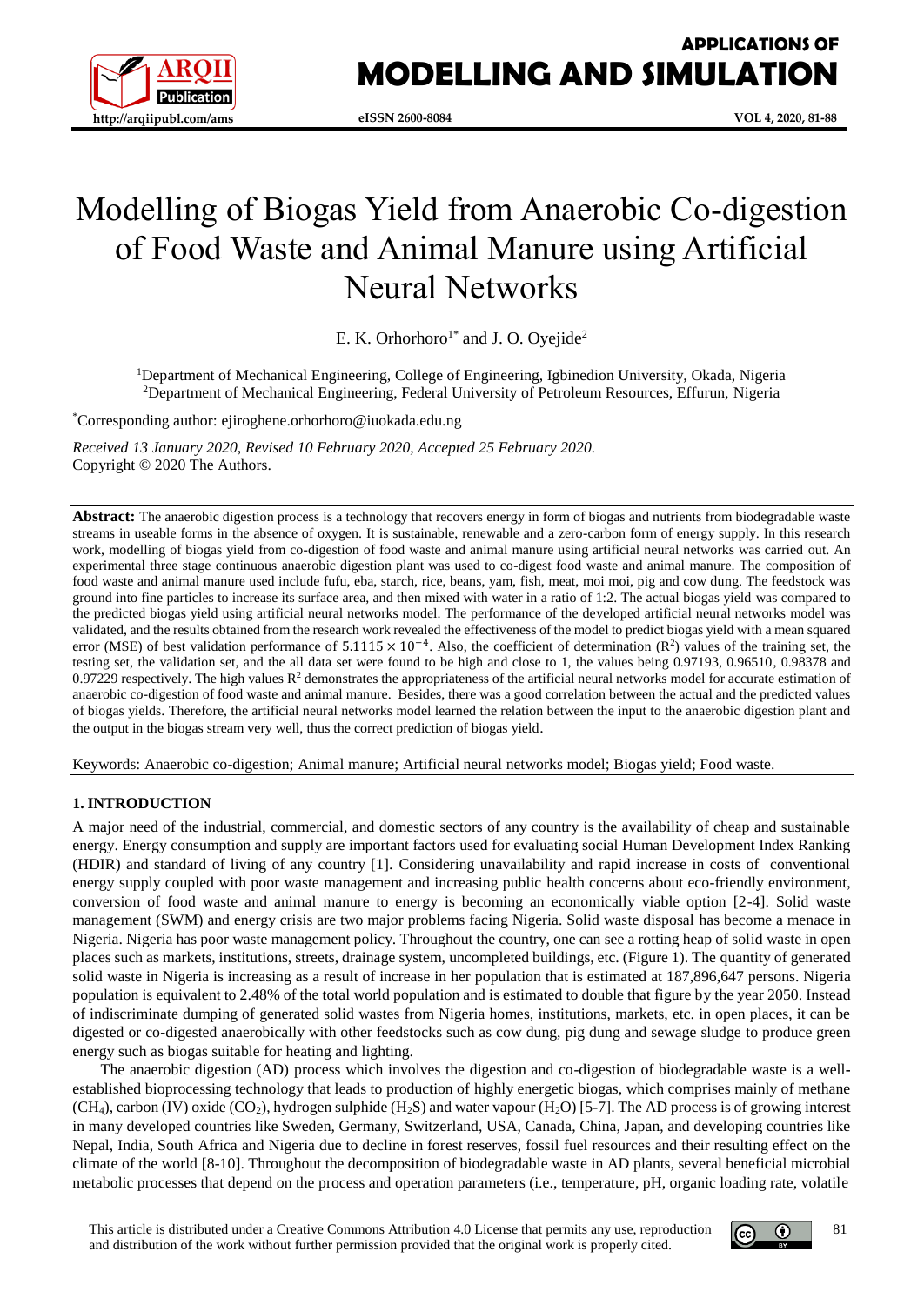

Figure 1. Open Dumpsite, Lucky Way, Benin City, Nigeria

solid, total solid, etc.) take place. To achieve an optimum biogas production, the aforementioned process and operation parameters should be properly monitored and controlled [10-14]. Besides, for easy prediction of biogas yield, modelling of the AD process is required. However, modelling of the AD process is very difficult and tasking [15-17] and this is due to the rigorous processes that take place during the digestion [18-19]. Due to the intricacies involved, the AD process is modelled as a black**-**box [20] using the artificial neural networks (ANNs) method [21]. An ANN also called Parallel Distributed Processing (PDP), connectionism or neuro**-**computing is a computational method where several simple computational elements (artificial neurons), perform a nonlinear function of their inputs [22]. Such computational units are vastly unified and can model a system by means of a training algorithm [22]. This algorithm tries to reduce a measured error that is computed in different ways depending on the exact technique used to regulate the connections (learning algorithm).

ANNs model has been used in AD plants to model the effect of trace gases, controlling the addition of sodium hydrogen trioxocarbonate (IV) (NaHCO3) buffer, digester start up and recovery and advanced control [23]. Yeshona *et al.* [24] used ANNs as an efficient tool for the modelling and optimization of biofuel production. In their study, it was found that ANNs can be used for the modelling and optimization of biohydrogen, biogas, biodiesel, microbial fuel cell technology and bioethanol. Also, Nasr *et al.,* [25] investigated the effect of pH, alkalinity, chemical oxygen demand (COD), sulphate, conductivity, chloride, temperature and refuse age on the methane fraction (%) of total biogas yield. The ANNs model was developed to capture the effect of the inputs on methane fraction using field**-**scale bioreactors. The models proved to be resourceful and potentially suitable for large**-**scale methane production. In another study, a multilayer ANNs with two hidden layers and sigmoid function was trained to simulate the digestion process for optimum biogas production. The ANNs model successfully captured the core patterns in the training data**-**set with input parameters of temperature, total solids, total volatile solids and pH [25]. Mahanty *et al.* [26] modelled the co**-**digestion of industrial waste from different sources including paper, chemical, petrochemical, automobile and food using ANNs. From their findings, it was concluded that the model offered a better performance with regards to prediction ability and the significance analysis compared to the regression model. Thus, ANNs model is an efficient tool for control and simulation of AD process for optimum biogas yield. Therefore, in this research work, modelling of biogas yield from co-digestion of food waste and animal manure using ANNs were carried out. The quantity of biogas yield was predicted using ANNs and results obtained compared to actual biogas yield.

# **2. MATERIALS AND METHODS**

#### **2.1 Materials**

Table 1 shows the list of materials used in this research work.

|                  | List of Materials      | Usage                                                                                     |  |  |
|------------------|------------------------|-------------------------------------------------------------------------------------------|--|--|
| 1.               | Electronic pH meter    | The electronic pH meter was used to measure the pH readings.                              |  |  |
| 2.               | Anaerobic digestion    | A three-stage anaerobic digestion plant was used for co-digestion of food waste and       |  |  |
|                  | plant                  | animal manure.                                                                            |  |  |
| 3.               | Nose mask              | It was used for protection against poisonous gases, contaminants from collected food      |  |  |
|                  |                        | waste and animal manure.                                                                  |  |  |
| $\overline{4}$ . | Feedstock              | It was used for production of biogas. The feedstock used in this research work include    |  |  |
|                  |                        | food waste such as fufu, eba, starch, rice, beans, yam, fish, meat and moi moi and animal |  |  |
|                  |                        | manure such as pig and cow dung.                                                          |  |  |
| 5.               | Gesa thermometer       | Connected to the three-stage continuous anaerobic digestion plant and it was used to      |  |  |
|                  |                        | monitor the mesophilic temperature reading of the slurry.                                 |  |  |
| 6.               | Hand gloves            | For protection                                                                            |  |  |
| 7.               | Black polyethylene bag | For collection and sorting of food waste and animal manure.                               |  |  |
| 8.               | Wash bottles           | Used for rinsing                                                                          |  |  |

Table 1. List of Materials and their Usage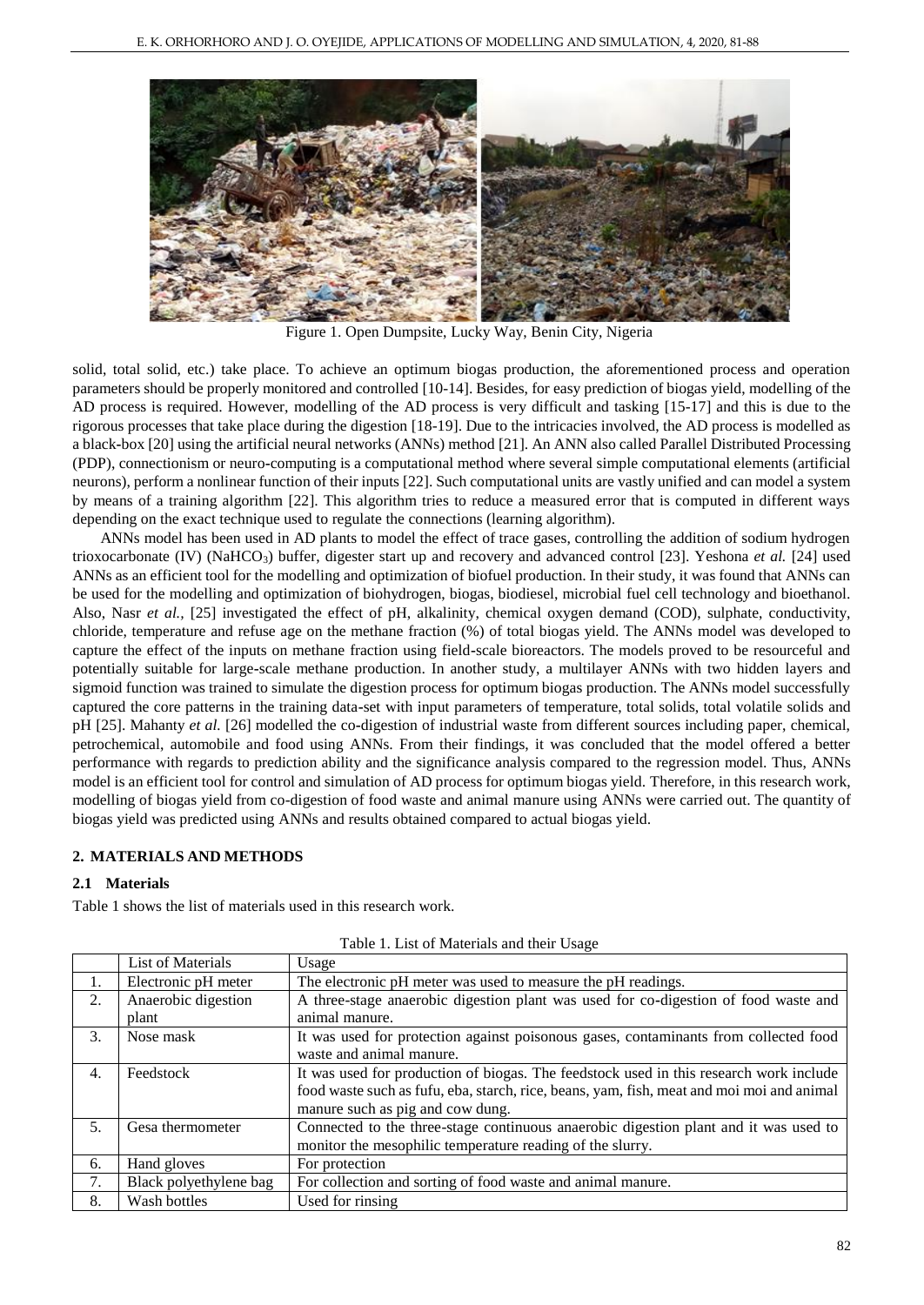|     | Gas cvlinder      | Used for biogas storage             |
|-----|-------------------|-------------------------------------|
| 10. | Manual compressor | For evacuation of biogas            |
| 11. | Laboratory oven   | For determination of total solid    |
|     | Muffle furnace    | For determination of volatile solid |

# **2.2 Methods**

#### *2.2.1 Artificial Neural Networks Approach*

ANNs is used to resolve complex problems that could not be addressed by conventional methods. In this research work, ANNs was utilized as a tool for modelling of biogas yield from a three-stage continuous AD plant. The ANNs model for anaerobic co-digestion of food waste was developed using ANN Toolbox of MATLAB 2014 software. The ANNs Toolbox is a built-in tool in MATLAB, and it provides functions and applications for modelling robust and complex nonlinear problems that cannot be easily modelled by conventional methods. Figure 2 shows the steps, stages, and approach of the ANNs modelling.

# *2.2.2 Preparation and Collection of Data*

The input and target data were gotten from experimental results obtained from co**-**digestion of food waste and animal manure using a three-stage continuous AD plant (Figure 3) and then prepared in a Microsoft Excel Spreadsheet. The input sets used were total solid (TS), volatile solid (VS), temperature (T), organic loading rate (OLR), pH, hydraulic retention time, and feedstock (substrate).

# *2.2.3 Design of the Architecture of the Artificial Neural Networks (ANNs) Model*

This stage involves the design of the ANNs architecture in terms of components of the neural network and its operations. The number of layers and the number of neurons in each layer were identified. The multilayered feed forward architecture was used for designing the ANNs model. It consists of three layers of nodes. Each node is a neuron that uses a nonlinear activation function except for the input node. The networks were designed to contain three layers (seven input layers, ten hidden layers and one output layer) (Figure 4). In trying to separate the data non-linearly, ten hidden layers prove to be the best decision boundary. The architecture of the ANNs model was decided by applying ten different numbers of hidden neurons in the hidden layer (from one to ten neurons) for three different trials of data separation (% of training set: % of validation set: % of testing set) including 60%:20%:20%.



Figure 2. Artificial Neural Networks (ANNs) Approach



Figure 3. Three-stage continuous anaerobic digestion plant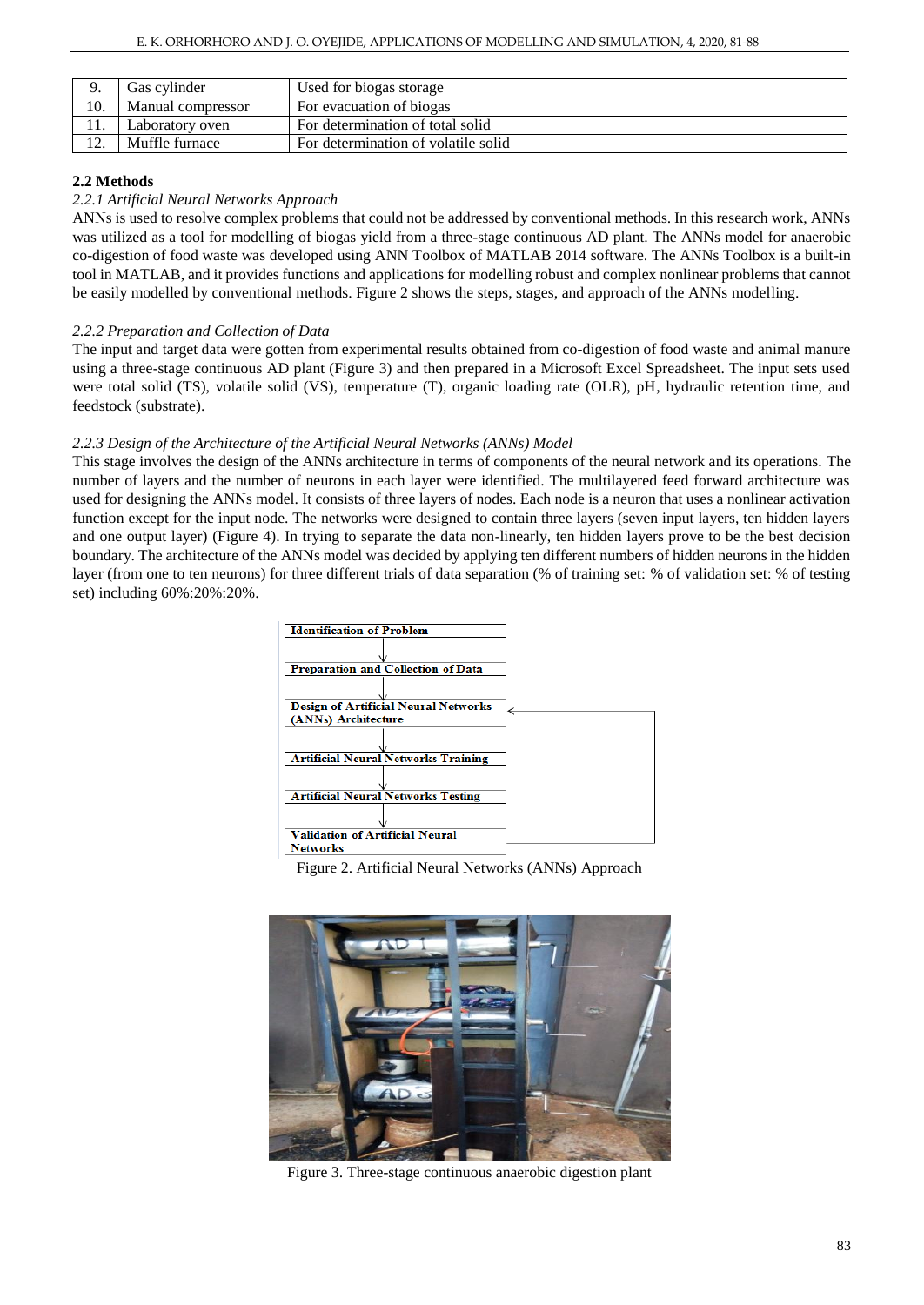

Figure 4. Artificial neural networks architecture

# *2.2.4 Artificial Neural Networks (ANNs) Training*

This phase involves the regulation of data of the connection weights and biases to create the outputs (biogas yield) with the given inputs (S, T, VS, TS, OLR, pH, HRT). ANN training is very vital since it determines the generalization of the model. In this research work Levenberg-Marquardt back propagation training algorithm was used to train the artificial neural networks using MATLAB 2014 ANN Toolbox. The network calculated the errors on the training data set and the validation set. However, the training was stop when the validation error was minimum. The ANNs training diagram is shown in Figure 5.

# *2.2.5 Black Propagation Network*

The back**-**propagation network (BPN) was used in this research work because of its extensively training algorithm for a multilayer feed forward neural network. It comprises of an input layer with nodes representing input variables to the problem, an output layer with nodes indicating the dependent variables that is being modelled and hidden layers containing nodes to aid in capturing the nonlinearity in the data. In this research work, supervised learning was used. The networks can learn the mapping from one data space to another using example. By back propagation, it simply means the way the error computed at the output side is propagated backward from the output layer to the hidden layer, and finally to the input layer. In so doing, all links become unidirectional and there are no same layer neuron**-**to**-**neuron connections. Thus, the data is fed forward into the network without feedback.



Figure 5. Artificial neural network training diagram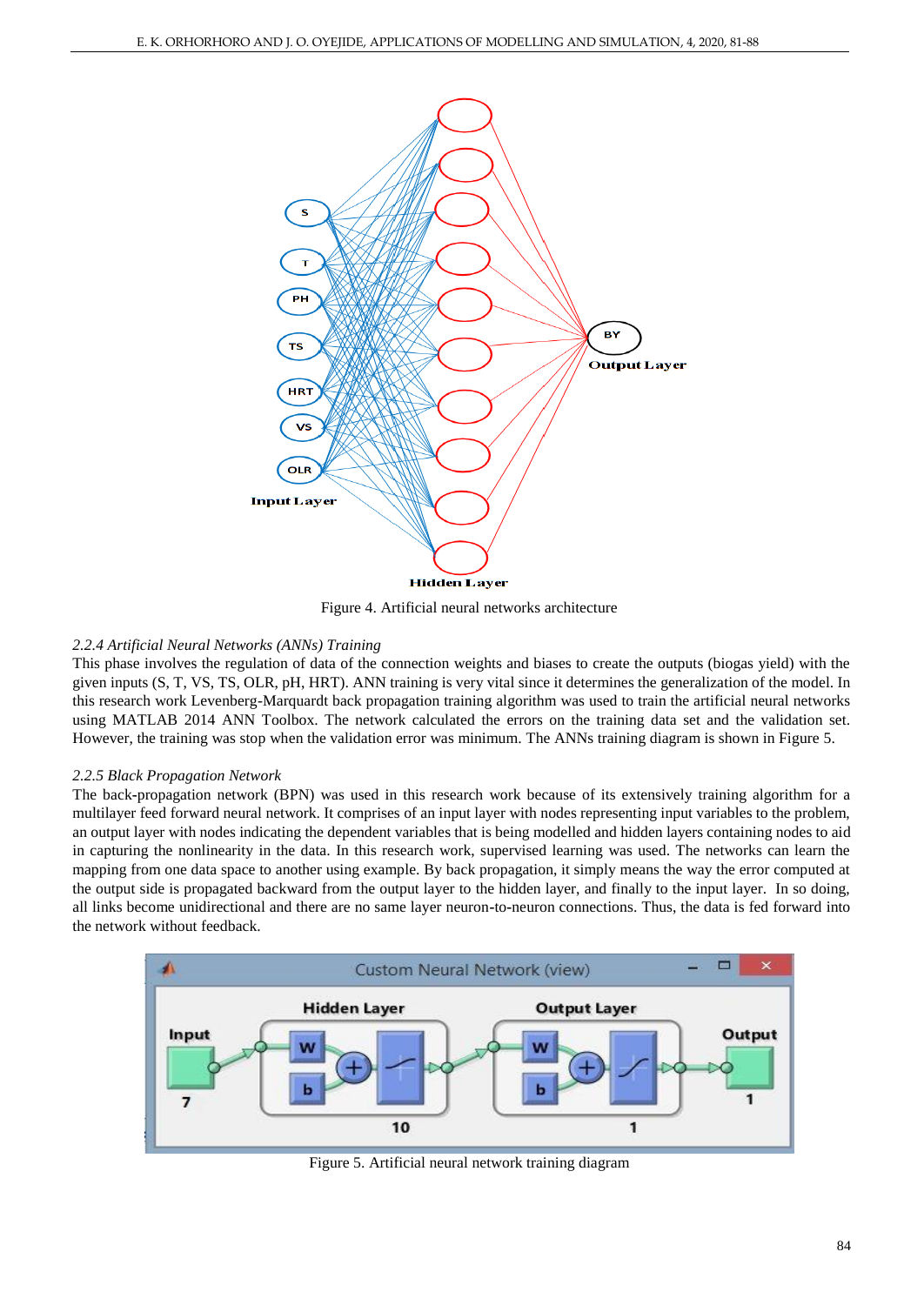

Figure 6. Mixture of food waste and animal manure

# *2.2.6 Validation of Artificial Neural Networks (ANNs) Model*

The validation of ANNs model determines its ability to evaluate and solve the identified problems. In this research work, the experimental results obtained from co-digestion of food waste and animal manure was collected and uses to validate the developed artificial neural networks model.

# **2.3 Co-digestion of Food waste and Animal manure**

The three-stage continuous anaerobic digestion plant was initially seeded with animal manure (mixture of cow dung and pig dung). Samples of collected feedstock (substrates) composition was ground into fine particles to increase its surface area, and then mixed with waste in a ratio of 1:2 as recommended by Ebunilo *et al*. [27]. Figure 6 shows mixture of properly mixed food, animal manure and water in ratio of 1:2.

# **3. RESULTS AND DISCUSSION**

#### **3.1 Results**

The results of the best validation of the ANNs model training performance with ten numbers of hidden neurons and the data separation of 60%: 20%: 20% is summarized in Table 2.

| Sample Used | Percentage of Separation (%) | Number of Sample |         |  |  |  |
|-------------|------------------------------|------------------|---------|--|--|--|
| Training    | 60                           | 62               | 0.97193 |  |  |  |
| Testing     |                              | 54               | 0.96510 |  |  |  |
| Validation  |                              |                  | 0.98378 |  |  |  |
|             | 0 <sup>0</sup>               | 270              | ገ 07220 |  |  |  |

Table 2. Results of artificial neural networks model

#### **3.2 Discussion**

The inputs to the ANN model were selected to be seven process and operational parameters, namely; temperature, percentage total solids, percentage volatile solid, organic loading rate, pH, hydraulic retention time, and substrate composition. The neural network with the smallest mean squared error (MSE) for validation was selected and this was based on the results of the different trials of the neural network model that was developed. The regression  $(R^2)$  value is the suggestion of the correlation between the outputs and the targets. The target is the desired output for the given input and the network was trained with a known input. Consequently, a bigger value of regression ( $R^2$ ) closer to one (1) suggests a closer relationship and a zero  $R^2$ represents a random relationship. The connection weights of the neural networks were attuned to minimize the MSE on the training set during the training phase. The best validation performance of selected ANNs that generate the least MSE value was 5.1115 × 10−4 (Figure 7), and this agree with the work of Behera *et al*. [28] and Yetilmezsoy *et al.* [29] that reported lower mean square error as a fundamental criterion used to determine the training accuracy of a network. The least value of MSE obtained for performance validation of the ANNs at 974 epochs is a confirmation of best results. Hence, the predicting ability of biogas yield by the ANNs model is effective.

The relatively high coefficient of determination  $(R^2)$  value for validation of the selected ANNs was high and close to one (1), the value being 0.97193 and this was in line with the work of Ozkaya *et al.* [30]. The  $\mathbb{R}^2$  values obtained in this study which is close to 1 is a suggestion that the prediction of the ANN model was linearly correlated. The regression plots of the selected ANNs for training, testing, validation and all data set obtained from the ANNs Toolbox is shown in Figure 8. As presented in the regression plots, the anticipated neural network has a close correlation between the outputs and the targets. The outcome of the results confirmed that the  $\mathbb{R}^2$  values of the training set, the testing set, the validation set, and the all data set were found to be high and close to 1, the values being 0.97193, 0.96510, 0.98378 and 0.97229. The correlation between the data used in the validation process and the predicted values of biogas yields is shown in Figure 9. The ANNs model predicted biogas yield, which is an indication that the ANNs learned the relation between the input to the anaerobic digestion plant and the output in the biogas stream very well.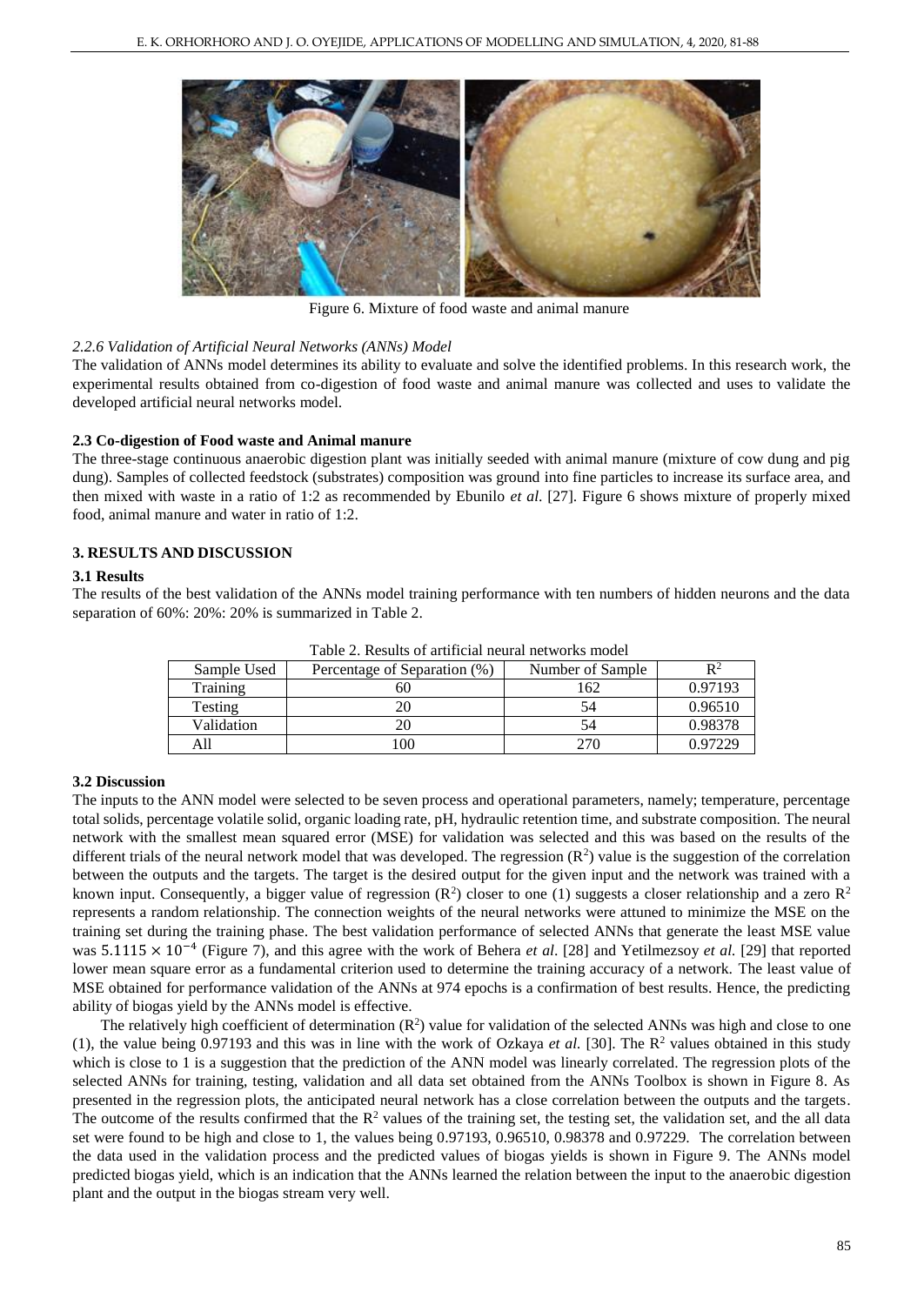

Figure 7. Training of artificial neural networks model with 1000 epochs and performance curve



Figure 8. Regression plots of the artificial neural networks model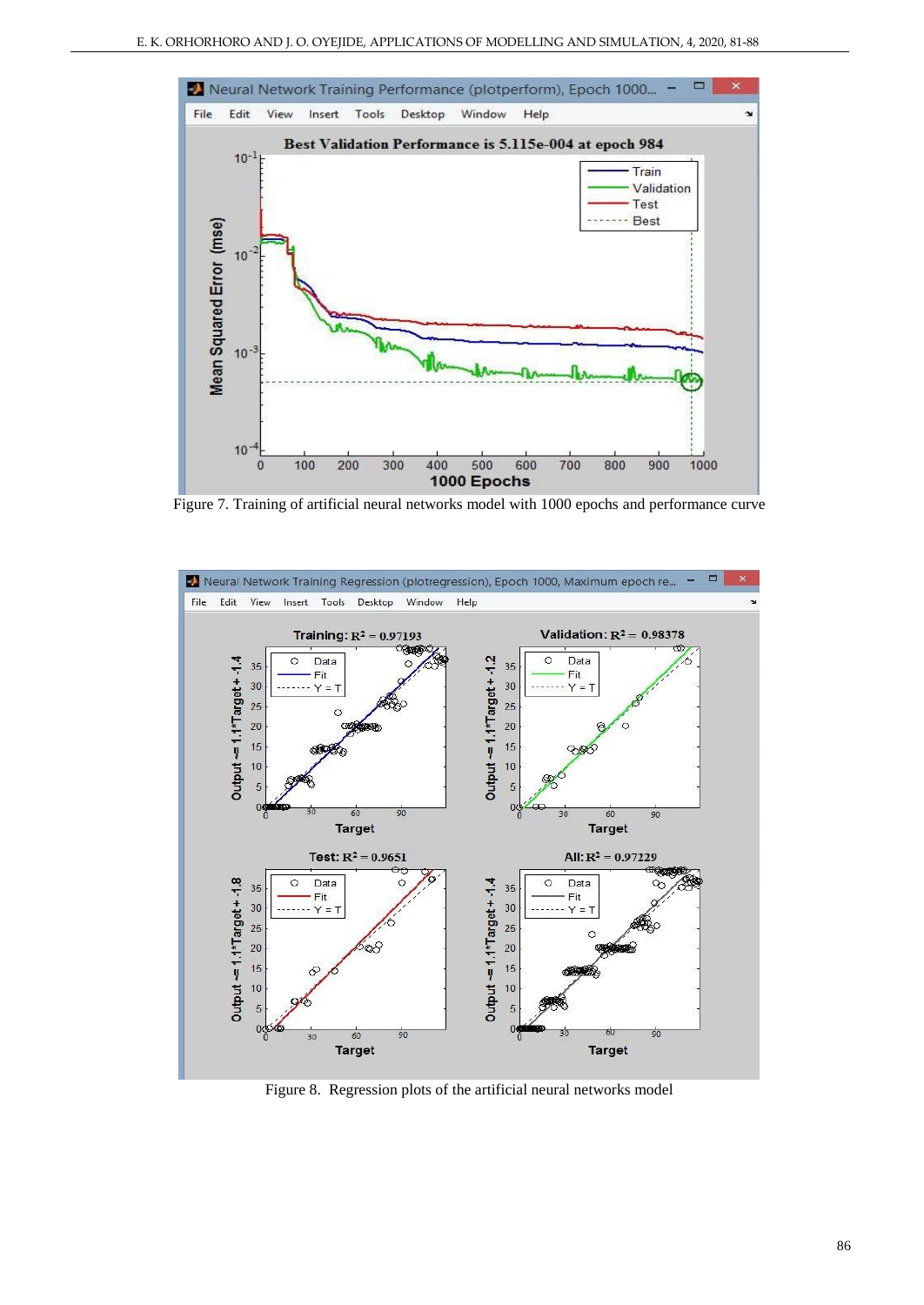

Figure 9. Actual biogas and predicted biogas yield by artificial neural networks model

#### **4. CONCLUSION**

In this research work, artificial neural networks model was used to model and predict biogas yield. The back**-**propagation artificial neural networks model with ten hidden layers was found to capture most of the important patterns in biogas yield from the anaerobic digestion plant as it fitted well with the measured biogas yield. The coefficient of determination  $(R^2)$  value for validation of the artificial neural networks model was found highly correlating to the actual biogas yield with  $R^2$  of 0.9509, which suggests that the artificial neural networks is a useful tool in predicting biogas yield from the anaerobic digestion plant.

#### **ACKNOWLEDGMENT**

Our special thanks go to the staff of laboratory workshop of Energy Research Centre, University of Benin, and Engr. Emeka, of Cemek Nigeria Ltd, Technology Incubation Centre, Federal Ministry of Science and Technology, Benin City, Nigeria.

#### **REFERENCES**

- [1] Human Development Ranking. Work for Human Development, Human Development Report 2016, Retrieved from http:// http://hdr.undp.org/en/2016-report.
- [2] C. Zhang, H. Su, J. Baeyens and T. Tan, Reviewing the anaerobic digestion of food waste for biogas production. *Renewable and Sustainable Energy Reviews,* 38, 2014, 383–392.
- [3] E. K. Orhorhoro, P. O. B. Ebunilo, and E. G. Sadjere, experimental determination of effect of total solid (TS) and volatile solid (VS on biogas yield, *American Journal of Modern Energy,* 3(6), 2017, 131-135.
- [4] E. K. Orhorhoro and A. A. Erameh, Performance evaluation of the effect of temperature and pH on biogas yields from anaerobic co-digestion of food waste and pig dung, *Igbinedion University Research Day and Conference*, Nigeria, 2019.
- [5] P. O. Ebunilo, E. K. Orhorhoro and O. A. Adegbayi, Investigation of the purification of biogas from domestic wastes using local materials in Nigeria, *International Journal of Scientific & Engineering Research*, 7(2), 2016, 505-515.
- [6] E. K. Orhorhoro, P. O. Ebunilo, R. I. Tamuno and I. A. Essienubong, The study of anaerobic co-digestion of non-uniform multiple feed stock availability and composition in Nigeria, *European Journal of Engineering Research and Science,*  1(1), 2016, 1-4.
- [7] M. K. Peter, M. I. Alfa, G. Datau, K. C. Aluwong and K. C. Hadi, Design, development and performance evaluation of an anaerobic plant, *American Journal of Engineering Research*, 6(4), 2017, 28-33.
- [8] E. K. Orhorhoro, P. O. B. Ebunilo and E. G. Sadjere, design of bio-waste grinding machine for anaerobic digestion (AD) system, *European Journal of Advances in Engineering and Technology*, 4 (7), 2017, 560-568.
- [9] D. Edmond, J. Etleva, V. Valdete, D. Erta and S. Enkeleida, temperature and stirring effect of biogas production from two different systems, *American Journal of Energy Engineering,* 5(2), 2017, 6-10.
- [10] B. B. Sajeena, P. P. Jose and G. Madhu, Effect of total solid concentration on anaerobic digestion of the organic fraction of municipal solid waste, *International Journal of Scientific and Research Publications,* 3(8), 2013, 1-5.
- [11] P. O. Ebunilo, S. I. Ukwuaba, I. B. Owunna, E. G. Sadgere and E.K. Orhorhoro, Evaluation of cow dung and talinum triangulare as a seeding agent for the production of biogas from domestic wastes in Warri metropolis, *International Journal of Scientific and Engineering Research,* 7(3), 2016, 633-641.